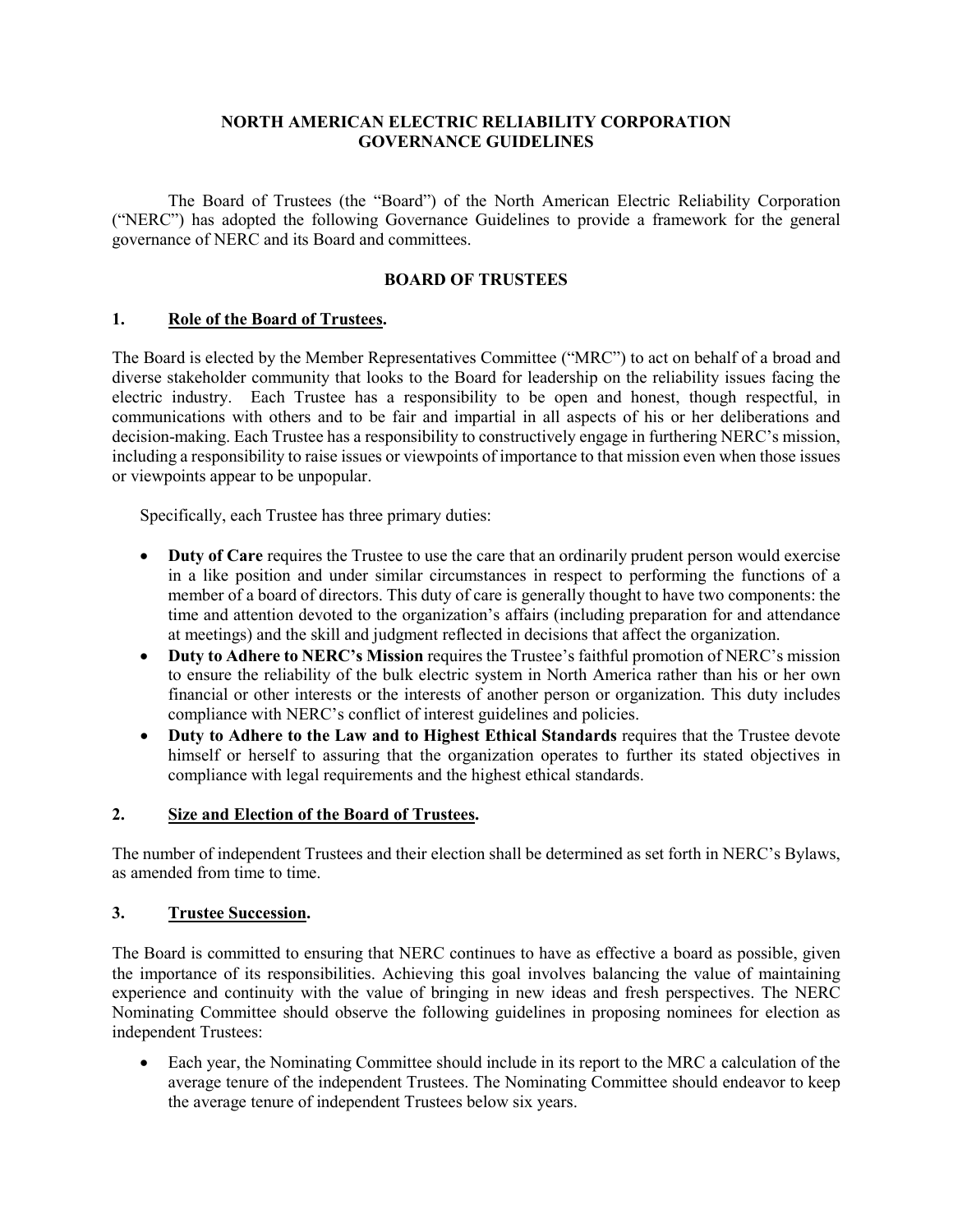• To the extent feasible, the Nominating Committee should determine, prior to soliciting suggestions for candidates, whether the Committee expects that one or more incumbent Trustees will not be renominated.

No independent Trustee may be re-nominated or reappointed after he or she has served on the Board for twelve consecutive years. Re-nomination or reappointment are expressly prohibited.

## **4. Process for Selection of Board of Trustees Chair, Chair-Elect and Vice Chair.**

The Chair of the Board of Trustees (the "Chair") shall be elected annually by the Board, although it is generally intended that an individual selected to serve as the Chair shall serve for at least three one-year terms. Depending upon feedback from annual self-assessments, his or her willingness to serve and remaining time they are eligible to serve as a Trustee, the Chair will be eligible to serve for more than three years. The length of service could be less than three years if the proposed Chair will be term-limited.

Approximately 18 months before the Chair's expected end of service as Chair, the Corporate Governance and Human Resources Committee of the Board (the "CGHRC") will send a confidential written survey to all Trustees asking them to assess who would be best qualified for the position and also if they have the interest in, time availability for, and qualifications to serve as Chair. The current Chair and the Chair of the CGHRC will review the survey information and determine the process for selecting the next Chair. This process will take into account any conflicts in the selection, at which time they may propose a small subset of the Board to serve as a Board Chair Nominating Committee, or, if the selection is obvious, may make a recommendation to the full Board for the next Chair. Any recommendation for Chair should include the expected length of service as Chair.

The Trustee selected to be the next Chair will serve as Vice Chair and Chair-Elect during the current Chair's final year of service. For all other years than the year the Chair-Elect serves as Vice Chair as contemplated herein, the Vice Chair of the Board will be the Trustee with the most years of service who is not serving as a committee chair, unless such person is unwilling to serve or the Board determines to name another individual as Vice Chair.

If the Chair leaves the position before the end of his or her expected service as Chair, the current Vice Chair will not automatically become Chair, but will act as the Acting Chair as contemplated by NERC's Bylaws. In that event, the CGHRC will recommend a Trustee to serve as Chair for the remainder of the year. If the Board has already selected a Chair-Elect, it is contemplated that the CGHRC will recommend that individual to serve as Chair for the balance of the year, with it also being contemplated that such individual would serve as Chair for at least three one-year terms, consistent with the foregoing provisions of this Section. If there is no Chair-Elect, the process for selecting the Chair will begin promptly consistent with the foregoing.

# **5. Duties and Responsibilities of the Chair**.

- (a) The Chair shall provide leadership to the Board with respect to its functions as described in the Bylaws and Certificate of Incorporation and as otherwise may be appropriate. The Chair shall act as chair of meetings of the Board and of meetings of the Members and, for such purpose, will prepare, with NERC's chief executive officer (the "CEO"), the agenda for each meeting.
- (b) The Chair shall make recommendations to the CGHRC with respect to Board committee members and chairs.
- (c) The Chair shall be an ex-officio member, with full rights of participation including voting, of all Board committees.
- (d) The Chair shall be the official spokesperson for the Board.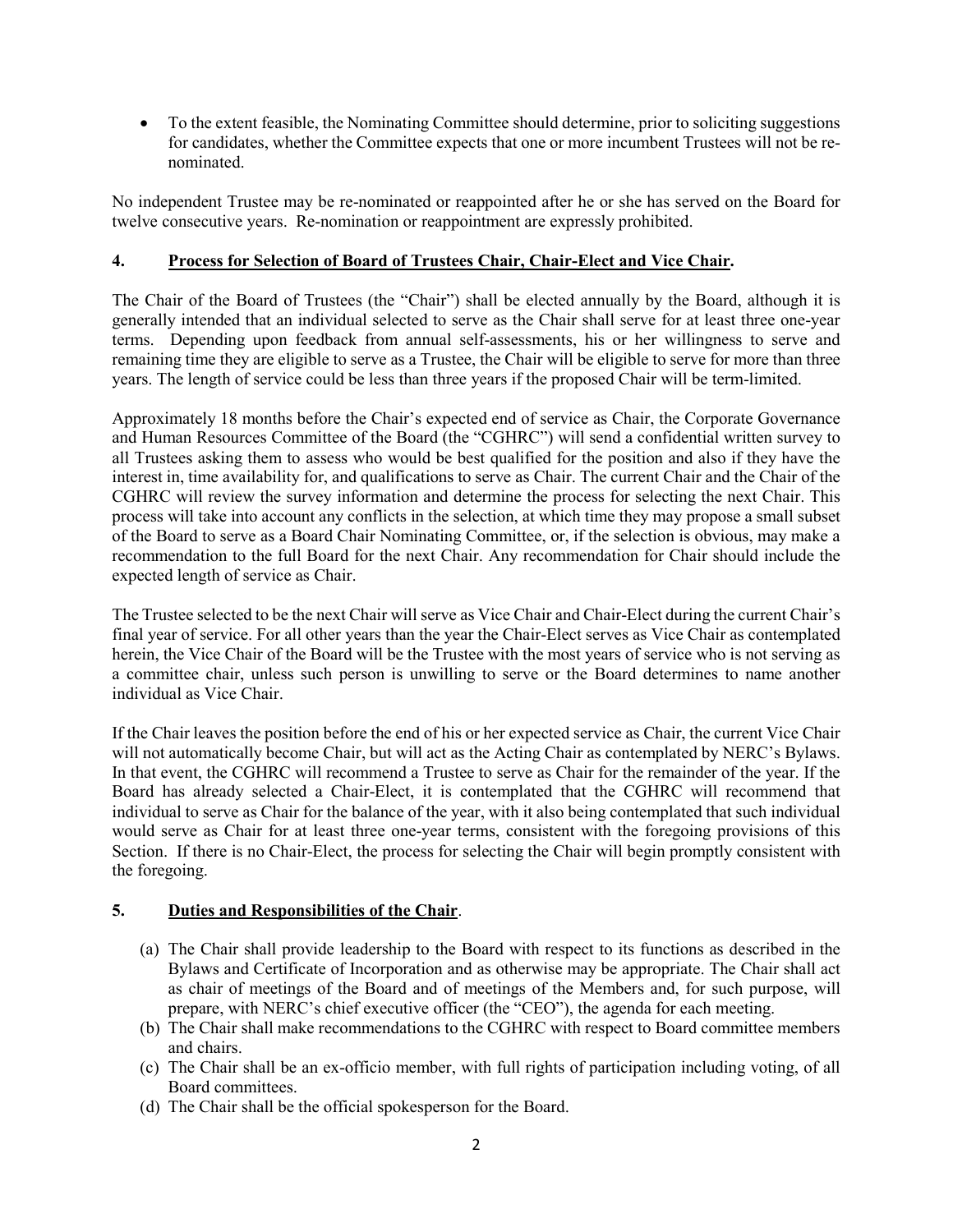- (e) The Chair shall work with the CEO and the chairs of the Board committees to coordinate the schedule of meetings for such committees.
- (f) The Chair shall work with the CEO to ensure that the Board's requirements for appropriate information in support of its functions and duties are met.
- (g) The Chair shall reflect to the CEO the interests and concerns of the Board and other constituencies. The Chair shall also reflect to the Board any concerns management has in regard to the role of the Board or individual Trustees.
- (h) The Chair shall regularly consult with Trustees to evaluate the effectiveness of the Board and the individual Trustees in contributing to the objectives and responsibilities of the Board as a whole.
- (i) The Chair shall ensure that a formal annual performance review of the CEO is carried out by the CGHRC and is reviewed and approved by the Board. The Chair shall meet at least annually with the CEO to formally provide feedback based on this performance review.
- (j) The Chair shall present to the Board, from time to time, an evaluation of the pace, direction, and organizational strength of NERC.
- (k) The Chair shall carry out such other duties as may be reasonably requested by the CEO or the Board as a whole depending on need and circumstances.

# **6. Confidential Information.**

To the extent permitted by law, each Trustee must maintain the confidentiality of: (1) any confidential or proprietary NERC information disclosed or available to the Trustee; (2) any confidential or proprietary information of NERC members, or market participants to which the Trustee has access by virtue of his or her position with NERC; and (3) any confidential or proprietary information of others that has been provided to NERC on condition of confidentiality.

## **7. Representation Policy.**

Individual Trustees should act in a manner that recognizes that they do not represent NERC, nor are they authorized to speak or communicate on behalf of NERC, unless authorized to do so by the Chair or the CEO.

A Trustee may indicate that he or she is a NERC Trustee, provided that this is done for identification purposes and provided that opinions expressed and statements made are attributed solely to the individual involved rather than to the Board or NERC. Trustees may state NERC policy where this can be done accurately. They may also describe NERC activities, plans and involvement where this can be done accurately and is consistent with requirements to maintain confidentiality.

Except as authorized above, NERC's Chair and CEO, or any person authorized by them, shall represent NERC and speak on its behalf on all matters.

# **BOARD AND COMMITTEE MEETINGS**

## **8. Policy with Respect to Meetings of the Board.**

Meetings (face-to-face and by teleconference) of the Board and of committees established by the Board from time to time shall be open to NERC members and to the public, subject to reasonable limitations such as the availability and size of meeting facilities; provided that a meeting may be held in or adjourned to closed or executive session where the subject matter of the meeting so warrants, consistent with the provisions of NERC's Bylaws and these Governance Guidelines.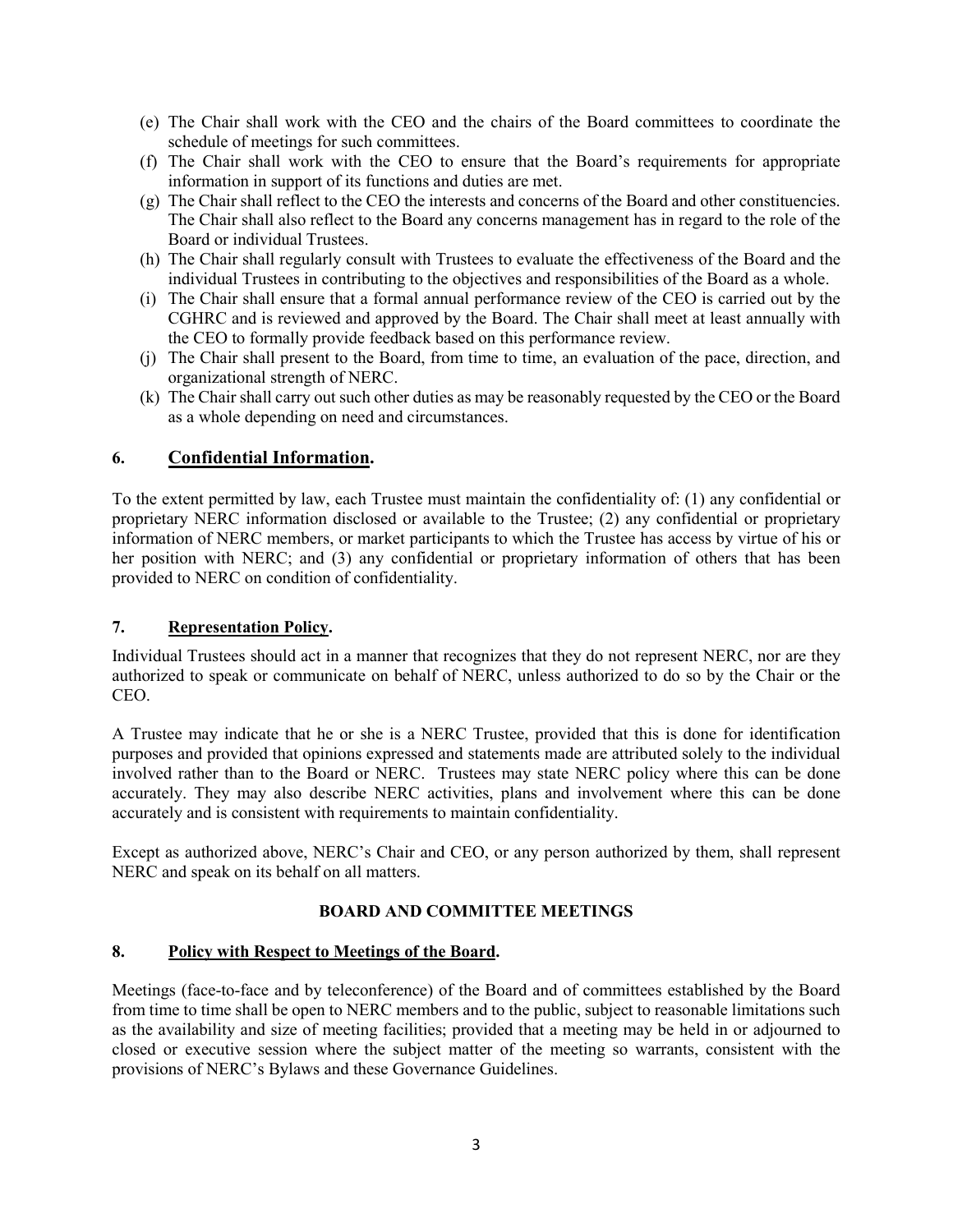# **9. Types of Meetings.**

In general, a meeting of the Board or any committee established by the Board shall be conducted as one of the following types of meetings:

- **Open Meeting.** NERC members and the public may attend and observe the deliberations of the Board or any committee during such meetings or portion of the meetings. NERC members and the public may participate during the meeting in the sole discretion of the presiding officer for the meeting.
- **Closed Meeting.** NERC members and the public may not attend or observe the deliberations of the Board or committees. The Board or committee may invite particular persons to participate in a closed meeting where such participation would further the business of the Board or committee.
- **Executive Session.** NERC members and the public may not attend or observe the deliberations of the Board or its committees. In addition, NERC staff will be excused from the meeting except to the extent necessary for the Board or committee to conduct business, provided that except for the Board or any committee of Trustees, at least one NERC staff member shall be present to record any necessary minutes of such meeting.

# **10. Criteria for Holding Closed Meetings and Executive Sessions.**

A meeting or a portion of a meeting may be closed to discuss matters of a confidential nature, including but not limited to personnel, compliance and enforcement, litigation, or commercially sensitive or critical infrastructure information of any entity, as contemplated by NERC's Bylaws. A meeting or a portion of a meeting may be held in executive session when, in the opinion of the presiding officer for the meeting, it is appropriate to excuse NERC staff from the meeting to encourage candid discussion regarding Trustees, management and personnel matters, provided that except for the Board and any committee of Trustees, at least one NERC staff member shall be present to record any necessary minutes of such meeting. It will be the customary practice of the Board to hold an executive session in conjunction with regularly scheduled meetings.

It is contemplated for all committees established by the Board, that all meetings shall be considered open meetings. Notwithstanding the foregoing, with respect to the following committees of the Board, these general rules shall apply:

- **CGHRC.** Generally open, but will be closed for discussion of matters related to personnel and compensation.
- **Finance and Audit Committee.** Generally open, but will be closed for discussion of compensation and benefit matters, meetings with NERC's external auditors and items related to competitive contracts.
- **Compliance Committee.** Generally closed, but may be open for items of general applicability.
- **Nominating Committee.** Generally closed, but may be open for items of general applicability.
- **Technology and Security Committee.** Generally open, but will be closed for items related to competitive contracts and matters dealing with critical infrastructure information.
- **Enterprise-wide Risk Committee**. Generally closed.

# **11. Procedures for Meetings.**

Notice of the dates, places, times and status of meetings of the Board and committees established by the Board shall be provided by NERC in accordance with the requirements of NERC's Bylaws, applicable law and the governing documents of the committee, as applicable. NERC will post all non-confidential material for any meeting within 24 hours of when such material is provided to the Board or committee, as applicable.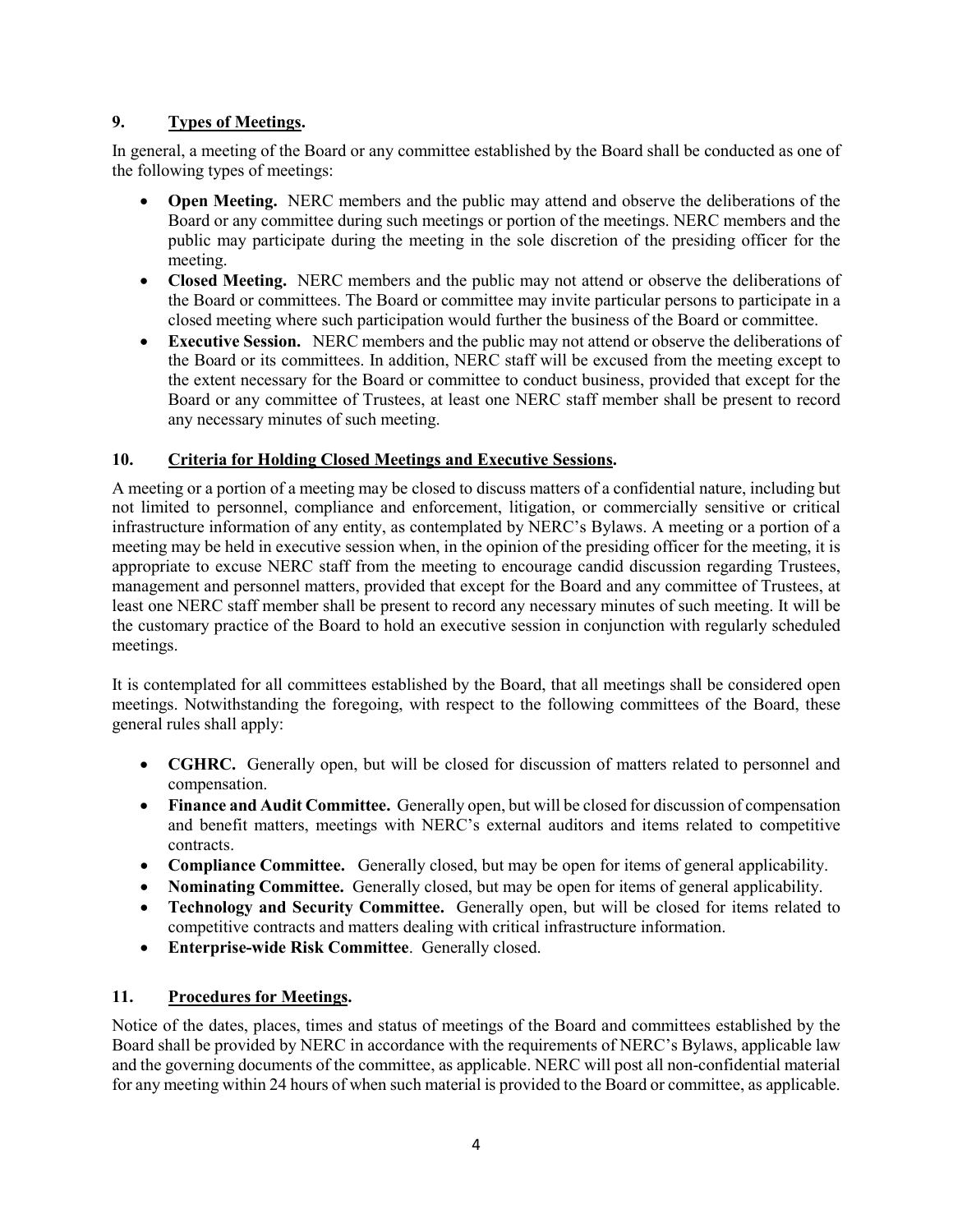For open meetings by teleconference, NERC will provide audio conferencing that includes two levels of access: one for meeting participants and another for NERC members and the public. Meeting participants will be able to hear and speak to each other. NERC members and the public will have listen-only access to the teleconference. NERC will provide the appropriate dial-in numbers with the meeting agenda.

Access by NERC members and the public to meetings or teleconferences may be subject to reasonable limitation, based on availability and size of facilities.

The Board and Board committees may, in accordance, with the NERC Bylaws, take action without a meeting pursuant to written consent.

In the event the Board takes a vote on an action requiring a simple majority and such vote results in a tie, the vote of the management trustee shall be excluded to determine the outcome.

## **12. Minutes of Meetings.**

The Board, Board committees, standing committees, standing committee executive committees, subcommittees, task forces and working groups shall each keep and post written minutes of each meeting. Minutes should contain the following information unless otherwise agreed to by NERC's General Counsel:

- Place, date and time of meeting
- When and how notice was given
- Meeting chair and officers present
- List of attendees and whether quorum was present
- Statement that minutes from prior meeting were reviewed, amended if necessary, and approved
- Description of the substance of matters discussed (presentations and written materials considered should be included as exhibits, if feasible, or specifically identified and incorporated by reference)
- Statement of specific actions taken (including moving party and, where the required number of affirmative votes is other than a simple majority, the number of votes for and against)

In general, minutes are not a transcript of the meeting. The minutes should be in sufficient detail to apprise the reader of the general tenor and scope of the discussion (including minority positions), without attempting to record the statements or opinions of each person speaking. This policy is not intended to change existing policies with respect to confidentiality of data. Minutes of non-public meetings should be kept on a non-public basis or prepared in a manner that does not disclose non-public information. A copy of final minutes should be posted to the NERC Web site and made available to each committee member promptly after each meeting. Minutes from one meeting should be reviewed, amended (if necessary), and approved at the following meeting.

## **13. Setting of Board Agenda.**

The Chair shall prepare with the CEO the agenda for each meeting.

# **ETHICS AND CONFLICTS OF INTEREST**

## **14. Ethics and Conflicts of Interest.**

It is NERC's policy that its Trustees, officers, and employees ("NERC Representatives") maintain the highest ethical standards in their business conduct.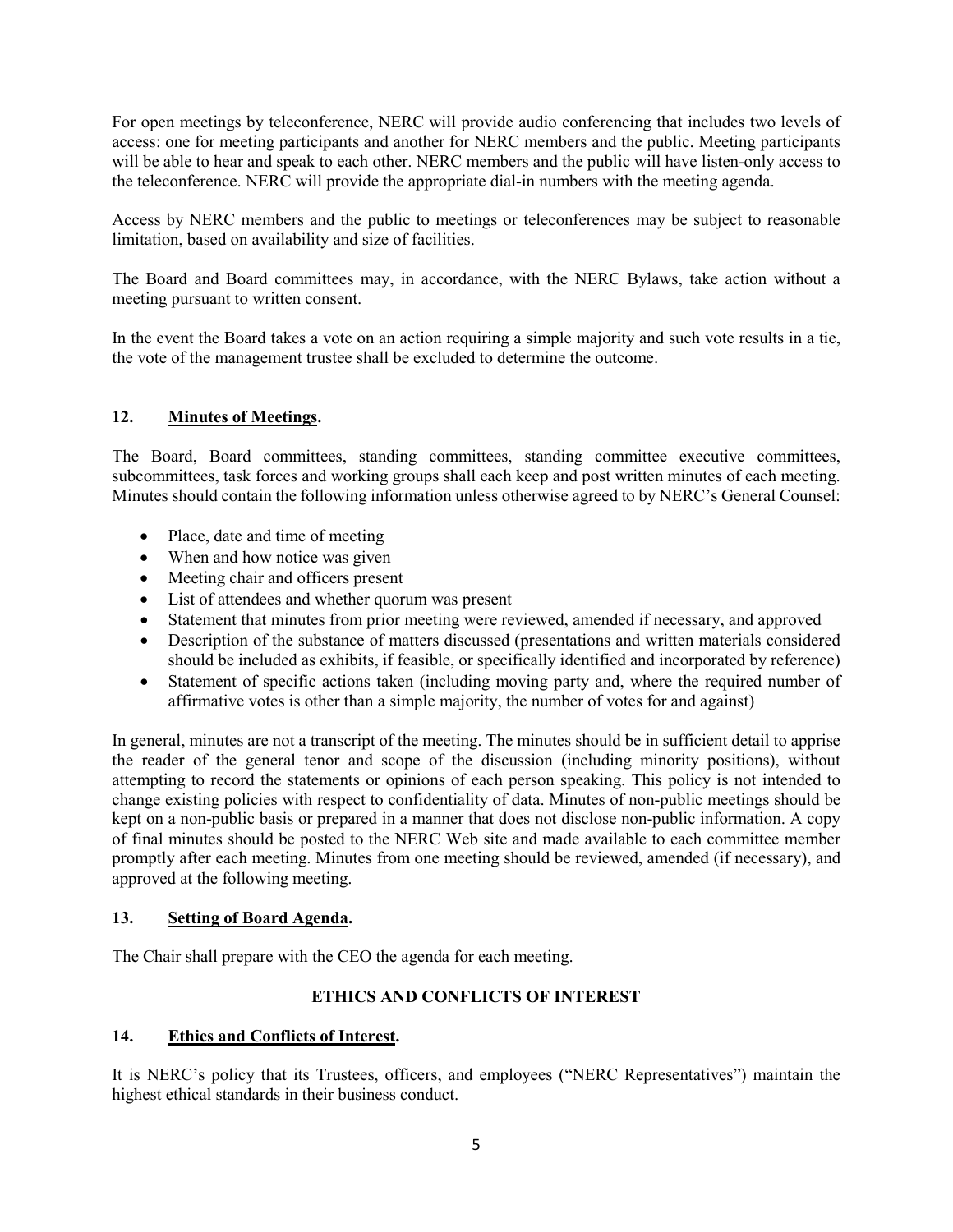NERC Representatives shall avoid and refrain from involvement in or situations where there is a conflict of interest ("Conflict"). In general, a Conflict arises where a NERC Representative's personal financial interest is affected or may reasonably appear to be affected by his or her actions or decisions in his or her capacity at NERC. NERC will depend upon the integrity of each NERC Representative to complete his or her own assessment of individual Conflicts.

The NERC Bylaws contemplate that the NERC Board will include a management trustee and a number of independent trustees. An independent trustee, under Art. III, section 3(a) of the Bylaws is defined as:

a person who is not (i) an employee of the Corporation, (ii) a user, owner, operator of the Bulk Power system subject to Reliability Standards, or an officer, director, or employee of such an entity, (iii) an officer, director, or employee of any entity that would reasonably be perceived as having a direct financial interest in the outcome of Board decisions; and is a person who does not have any other relationship that would interfere with the exercise of independent judgment in carrying out the responsibilities of a trustee.

In reviewing the qualifications of independent trustees, both during the initial selection process and on an ongoing basis, NERC considers what circumstances require that a person be excluded from Board service to ensure NERC's independence as provided in Art. III section  $3(a)(i)$ -(ii). These exclusion requirements are supplemented by the catchall provision for other situations which would interfere with a Board members' exercise of independent judgment in Art. III, section 3(a)(iii).

The following are excluded from NERC Board service under Art. III, section 3(a)(i)-(ii), or require a review under Section  $3(a)(iii)$  for possible exclusion:

- NERC employees, other than the management trustee, are excluded.
- Members, officers, directors, and employees of registered entities are excluded.
- Advisors, contractors, consultants or service providers of registered entities are excluded. This exclusion is a result of application of the catchall provision in Section  $3(a)(iii)$  for other relationships that would interfere with the exercise of independent judgement.
- The same relationships specified above involving trustees' spouses or partners require exclusion. Such relationships involving other family members should be reviewed under Section 3(a)(iii) for the possible interference with the trustee's independent judgment and may be resolved through exclusion or disclosure and recusal depending on the circumstances.
- Persons with (i) ownership interests in registered entities, other than through mutual funds, independently managed  $401(k)$  accounts or through small stock holdings in entities whose business is largely not subject to NERC regulation and/or (ii) with stock options, retirement accounts, or other benefits the value of which are dependent on the financial performance of a registered entity are excluded. Where the benefit is based on former employment compensation, is provided subject to a legally enforceable obligation, and is not dependent on entity performance, the benefit will not require exclusion, but is subject to disclosure and recusal requirements.
- Any person with a personal, ongoing business relationship with one or more (a) organizations that represent or advocate for the interests of registered entities, or (b) organizations that provide forums for registered entities to exchange information, examine issues or otherwise provide coordination for registered entities are excluded. Such relationships include but are not limited to employees, officers, directors, advisors, and contractors or service providers to such entities. The same relationships involving trustees' spouses or partners are also covered by these prohibitions.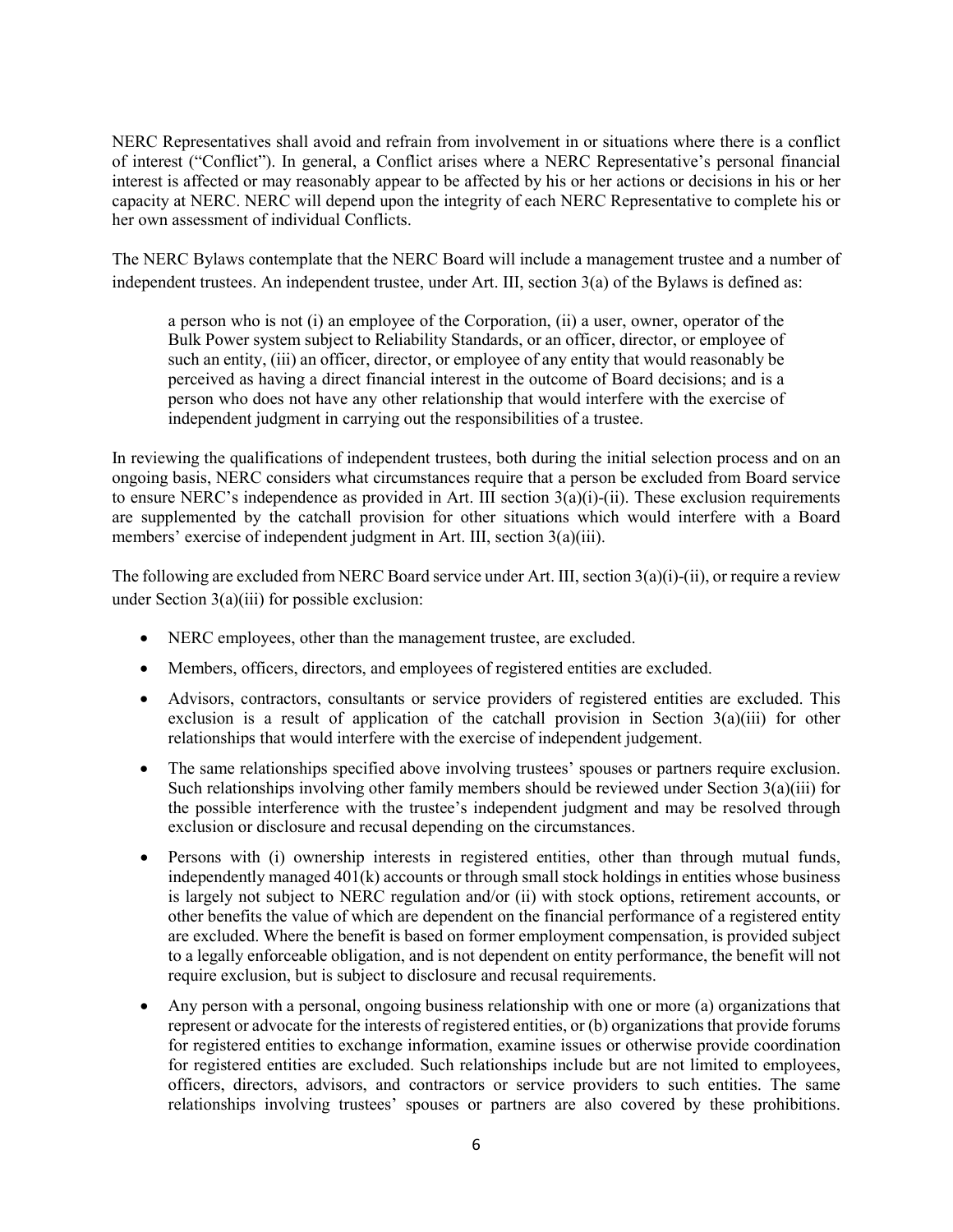Relationships involving other family members should be reviewed for the possibility of interference with the trustee's independent judgment and may be resolved through exclusion, disclosure and recusal depending on the circumstance.

- Employees, directors, or officers of entities that perform substantial business<sup>[1](#page-6-0)</sup> with registered entities such that maintaining good relationships with the electric industry is an important business interest are excluded. Relationships involving consulting or advising such entities on issues not in any way related to NERC jurisdiction or responsibilities should be reviewed under Section 3(ii) for the possibility of interference with the trustee's independent judgment and may be resolved through exclusion, disclosure and recusal as appropriate.
- Relationships with entities that perform business with registered entities below the "substantial" threshold noted above for exclusion should be reviewed under Section  $3(a)(iii)$  for the possibility of interference with the trustee's independent judgment and may be resolved through disclosure and recusal, recognizing that under certain circumstances, such as when the relationship focuses on the electric utility portion of the entity's business, an exclusion may apply.
- Relationships with NERC members that are not registered entities should be reviewed under Section 3(a)(iii) for the possibility of interference with the trustee's independent judgment and may be resolved through disclosure and recusal.

While not prohibited under the Bylaws, certain other relationships may create an appearance of a conflict and should be addressed through disclosure and recusal:

• Former employment with a registered entity at a senior level.

l

• Significant professional relationships with senior management at a registered entity.

NERC's Bylaws set forth the requirements for Trustees with respect to disposition of financial interests or service for any other organization that could result in a Conflict, provided that if a financial interest that would give rise to a Conflict results from a gift, inheritance, distribution of marital property or other involuntary acquisition, divestiture of such interest must occur within 90 days of acquisition.

With respect to any NERC Representative who is an officer or employee, such NERC Representative shall divest financial interests that would give rise to a Conflict within 60 days of the effective date of his or her employment with NERC. If a prohibited financial interest that would give rise to a Conflict results from a gift, inheritance, distribution of marital property or other involuntary acquisition, divestiture must occur within 90 days of acquisition.

A NERC Representative must recuse himself or herself from participation in any particular matter involving the subject of the Conflict until the Conflict is resolved. Where, in the opinion of the Chair or the CEO, a Conflict exists or may exist but does not as a practical matter have any material impact on NERC or on the decisions or actions of the NERC Representative, the Chair (or in the event the Chair is the subject of the Conflict or potential Conflict, the Vice Chair) or the CEO may, after consultation with NERC's General Counsel, in writing permit such Conflict to continue.

In evaluating whether a Conflict exists or may exist in connection with the ownership or other control of the right to vote or dispose of an equity interest in an entity, or any entity controlling such an entity, that is

<span id="page-6-0"></span><sup>&</sup>lt;sup>1</sup> Substantial business would include situations in which 25% of the company's revenues come from work related to the electric industry.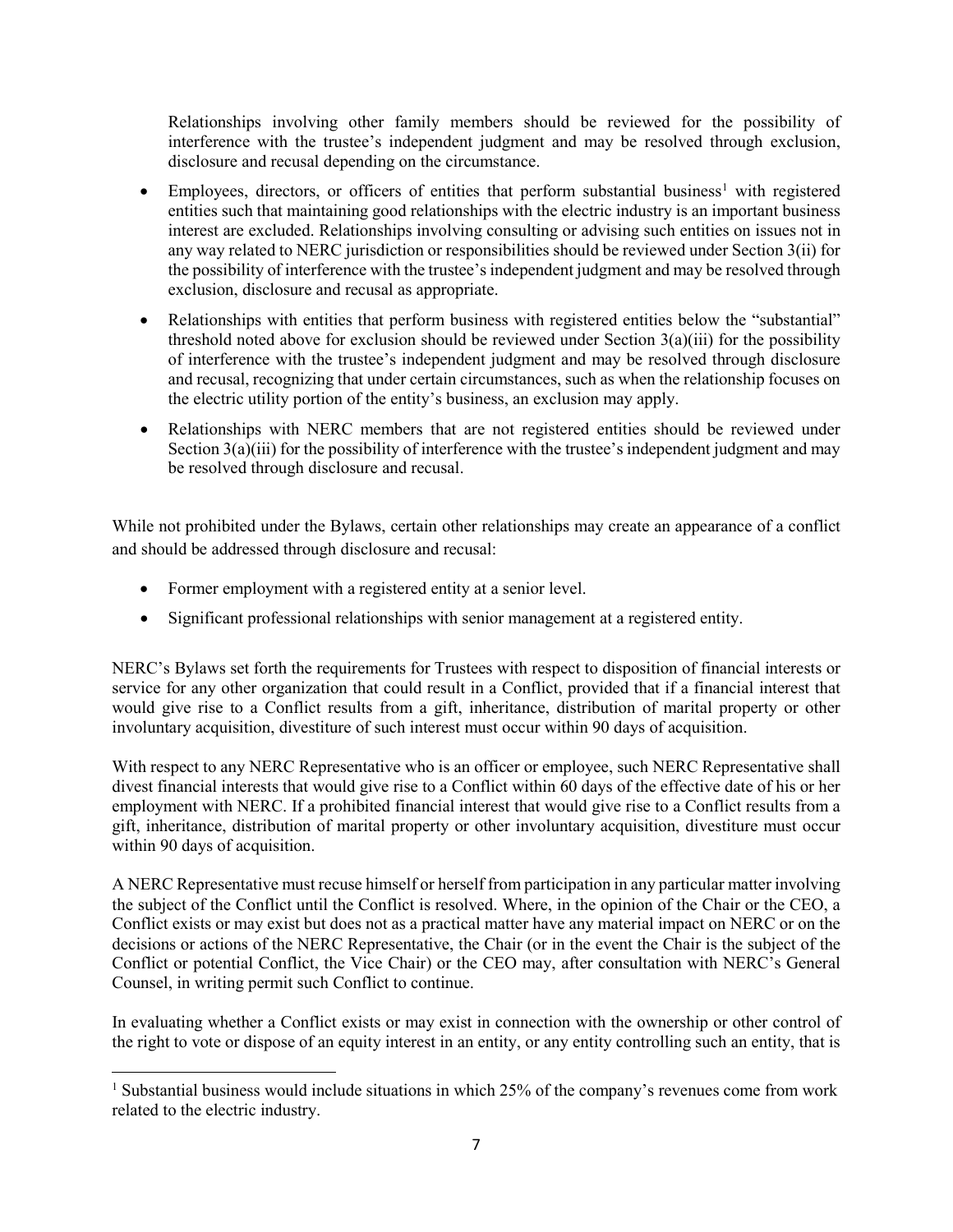a NERC member or is subject to NERC reliability standards, the Chair or the CEO, as the case may be, may determine, provided the NERC Representative is recused from any matters directly relating to the entity, that such equity interest represent a de minimis ownership position that would not as a practical matter have any material impact on NERC or the decisions of the NERC Representative, provided that (i) such equity interest is publicly traded and does not represent in excess of 0.5% of the outstanding equity interests of such entity, (ii) the value of the equity interest does not represent more than 5% of the NERC Representative's aggregate financial assets, and (iii) no more than 5% of the entity's consolidated gross revenues come from activities that would require the entity (or any subsidiary entity) to register with NERC. The NERC Representative shall disclose any such equity interest to the NERC General Counsel, who shall (i) notify the Chair and CEO, (ii) maintain a record of any such equity interest and (iii) provide an annual update to the CGHRC as to any such equity interest. Notwithstanding the foregoing, the Chair or CEO, as the case may be, may determine, after consultation with the General Counsel and the CGHRC, to require the NERC Representative to dispose of such equity interest on a timetable to be determined by the Chair or CEO, as the case may be.

It will be considered a Conflict if a NERC Representative requests, accepts, or offers anything with a value of more than \$100, including but not limited to travel expenses, vacations, property, discounts, contributions, goods or services from an industry stakeholder or any other person or entity doing business with NERC. Acceptance or provision of an occasional business-related meal or transportation is permissible when the value involved is not excessive and clearly will not place NERC Representatives under any obligation to the donor or recipient. Gifts that constitute a Conflict should be returned or offers declined, with an appropriate explanation. If a NERC Representative receives a prohibited gift that is not returnable (e.g., perishable), such gift may be given to an appropriate charity.

# **15. Process for Reviewing Conflicts of Interest.**

Annually, NERC's General Counsel shall distribute to each NERC Representative a copy of NERC's conflict of interest policies, together with a list of the registered entities from the NERC Compliance Registry, together with a questionnaire that requires the disclosure of potential conflicts of interest. New independent Trustees and employees should complete the questionnaire upon joining NERC. The General Counsel shall review the completed questionnaires each year and communicate with the individuals involved about any potential conflicts. Each individual must recuse himself or herself from any particular matter involving an entity that presents a conflict of interest until such time as the conflict of interest is resolved. The General Counsel shall report the results of the review of the conflict of interest questionnaires to the CGHRC. Conflicts involving independent Trustees shall also be reported to the Chair. The General Counsel shall provide consultation and advice on matters of possible conflicts of interest as the occasion warrants.

## **COMPENSATION**

## **16. Compensation of Independent Trustees.**

Consistent with its Mandate, as amended from time to time, the CGHRC shall annually review the compensation plan for independent Trustees. The objective of the Committee's review is to assure that NERC is able to attract and retain individuals who have the necessary skills, experience, personal characteristics and commitment to be an effective Trustee, taking into account, in particular, the workload of Trustees, the alternative opportunities available to those NERC wishes to attract and retain, and the stringent conflict-of-interest provisions governing NERC Trustees.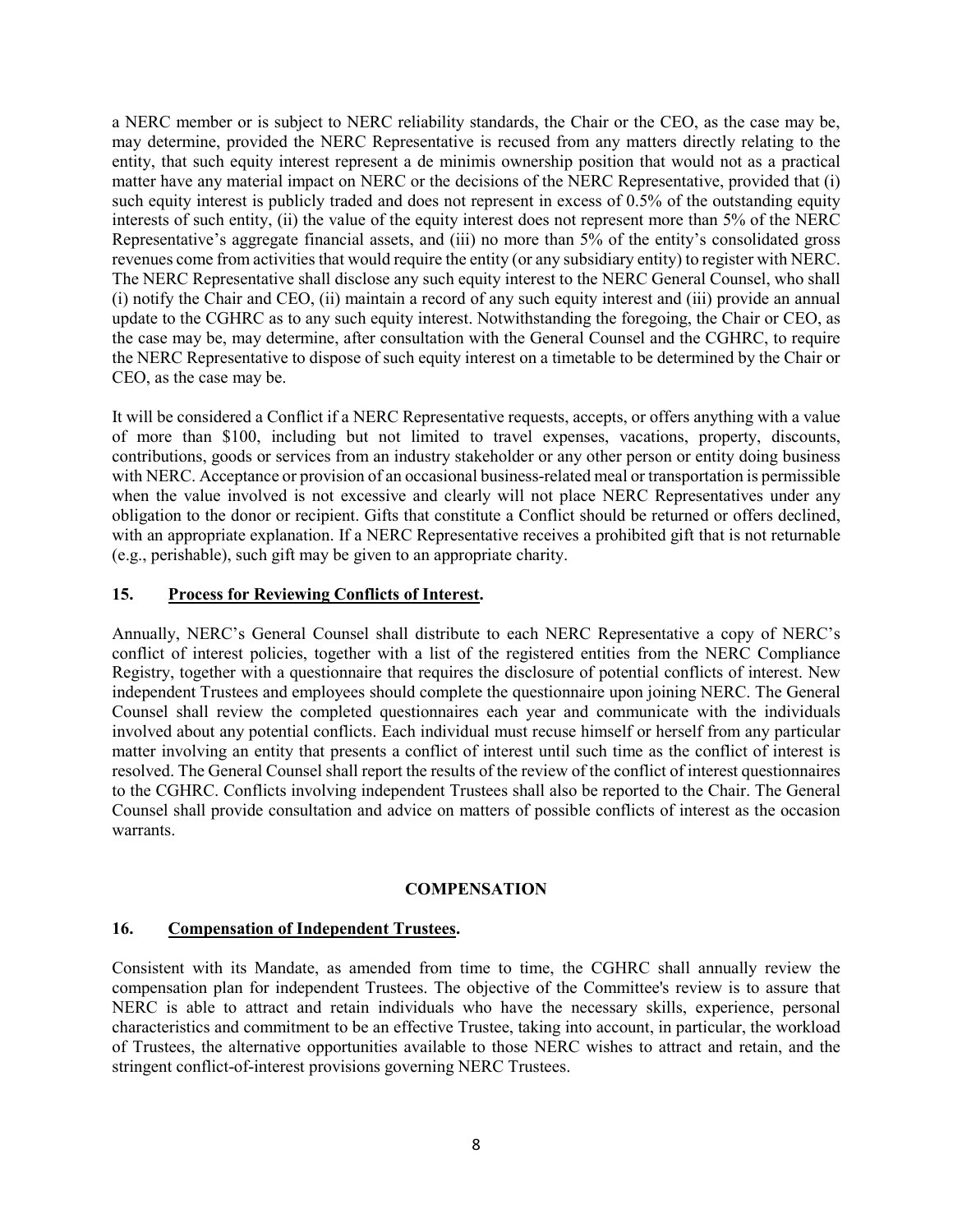In conducting the review of compensation, the CGHRC should evaluate the amount of work and level of responsibility Trustees are being asked to undertake and, from time to time, but no less than every three years, examine market data with respect to the compensation of the members of the governing boards of other relevant organizations utilizing an independent compensation consultant.

Such market data may include available compensation data from the Regional Entities, RTO/ISOs, investor owned utilities (meeting such characteristics as are approved by the Committee in consultation with the independent compensation consultant) and a general industry peer group (as approved by the Committee in consultation with the independent compensation consultant).

As an initial compensation target benchmark range, the Committee shall determine the dollar range between the  $50<sup>th</sup>$  percentile of RTO/ISO independent director compensation and the  $25<sup>th</sup>$  percentile of IOU independent director compensation, as reflected in the most recent independent compensation consultant report. Each Committee review should evaluate the appropriateness of continued utilization of this target benchmark range and whether changes should be considered in connection with modifications to compensation. The Committee's recommendations should, in principle, be within the benchmark range and influenced by the overall objective of the Committee's review and specific considerations as set forth above.

Any potential modifications to the Trustee compensation plan shall be discussed during an open meeting of the CGHRC, together with a summary of any report from the independent compensation consultant, and the Committee shall report its recommendations to the Board at an open Board meeting. In developing its recommendation, the CGHRC shall establish a compensation target for the independent Trustees, the Board Chair and Vice Chair, Committee Chairs and such other Trustee positions as may be appropriate, as well as a timeline for implementation of any changes.

Any modifications to the compensation plan for independent Trustees shall be approved by the Board during an open meeting, and shall take effect as determined by the Board.

# **17. Compensation of Chief Executive Officer, Other Officers and Key Employees.**

The annual compensation, including the bonus, of NERC's CEO shall be determined by the Board, after review and recommendation by the CGHRC and after taking into account the degree to which NERC and the CEO have achieved established goals. In its deliberations, the CGHRC shall make use of market data as it deems appropriate.

The annual compensation, including bonuses, of NERC's other officers shall be reviewed and approved by the CGHRC, after recommendations from the CEO. The CGHRC shall make use of market data as it deems appropriate, and shall also consider the degree to which NERC and the officer have achieved established goals.

The annual compensation of other key employees shall be determined by the CEO, taking into account the degree to which NERC and personal goals have been achieved, after consultation with the CGHRC concerning overall corporate salary and bonus structure. The CEO shall use market data as part of the consideration. The recommendations of the CEO must be documented in a memorandum to NERC's Chief Financial Officer ("CFO") and the Chair of the CGHRC.

# **OTHER MATTERS**

# **18. No Personal Loans to Directors or Executive Officers.**